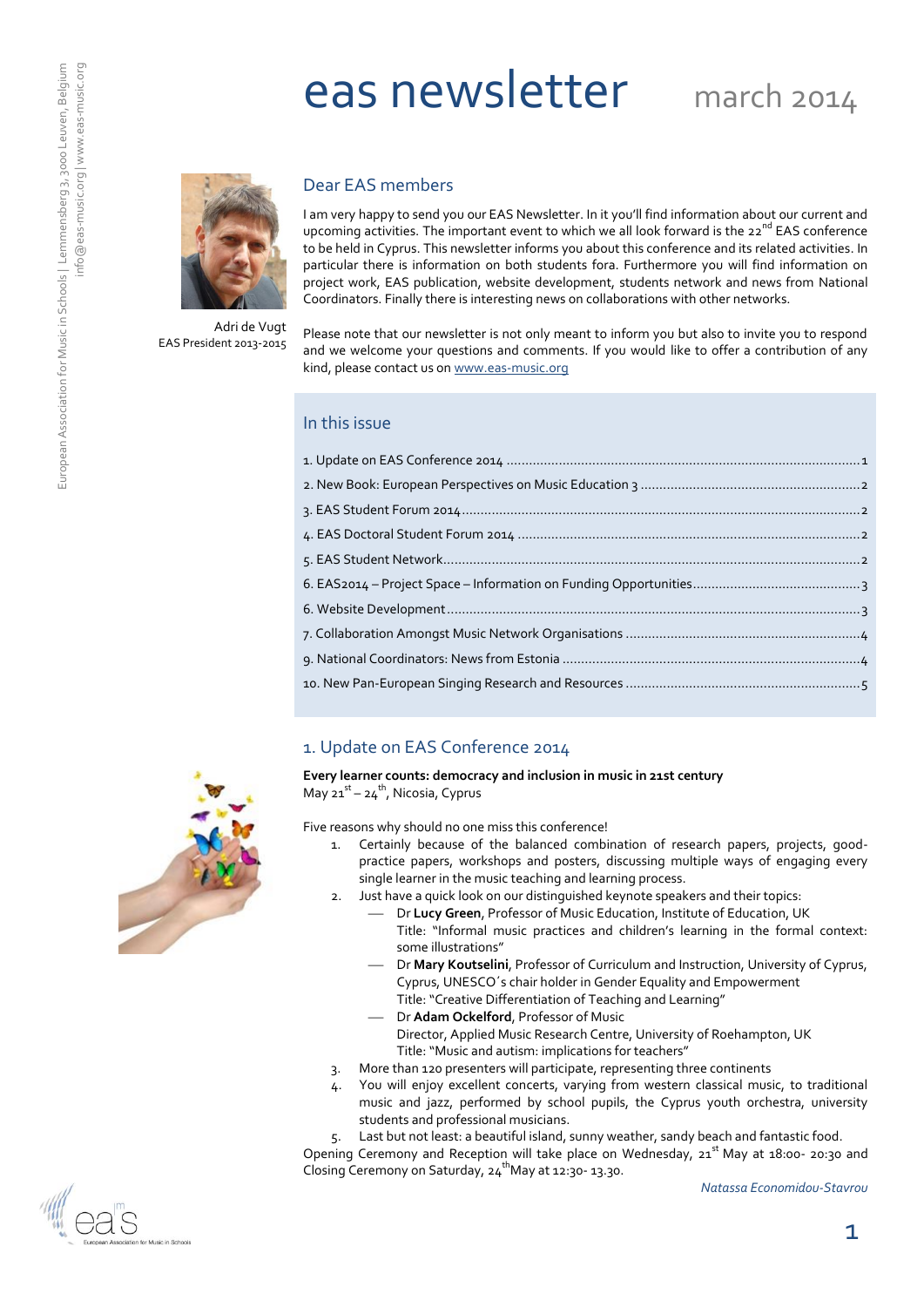

*[Table of Contents](http://www.eas-music.org/fileadmin/Dokumente/downloads/activities/European%20Perspectives%20on%20Music%20Education%201/European%20Perpectives%203/Table%20of%20Contents_EAS%203.pdf) (PDF)*

#### <span id="page-1-0"></span>2. New Book: European Perspectives on Music Education 3

The third book in the series *European Perspectives on Music Education* is now available. This publication, edited by Thomas De Baets and Thade Buchborn, takes its theme from the EAS2013 conference 'The Reflective Music Teacher'. It addresses concerns of relevance to pre-service and in-service music teachers, researchers, and all those interested in music education, through contributions about reflection in the music teacher profession. It introduces theoretical and philosophical approaches, reports on research on music teachers' reflections and on practitioner research projects, and presents examples of good practice in stimulating reflection. It is not a proceedings book but consists of newly written chapters written by authors from Austria, Belgium, Cyprus, Estonia, Ireland, Finland, Germany, Spain, Sweden, the Netherlands and the United Kingdom. Together, they offer an international view on the central theme. The book will be presented in May during the general meeting at the EAS2014 conference in Nicosia, Cyprus. The book can be ordered at Helbling:

<http://www.helbling.at/?pagename=product&product=W7132>

*Thomas De Baets / Thade Buchborn*

#### <span id="page-1-1"></span>3. EAS Student Forum 2014

Prior to the EAS Conference in Nicosia, students – future music teachers from Austria, Croatia, Czech Republic, Cyprus, Germany, Greece, The Netherlands, Poland, Slovakia, Sweden, Switzerland and Turkey – will meet and work together for four days. The theme of the 12th Student Forum is "Diversity and Inclusion in Music Education Practice", which is linked to the 22nd EAS conference. Through different activities students will get insight of the main topic and share their knowledge and understanding of educational practice in their countries. The event is prepared by the Student Forum team: Dr Marina Gall (University of Bristol, Graduate School of Education, UK), Dr Branka Rotar Pance (University of Ljubljana, Academy of Music, SI), Jaroslava Lojdova (Charles University in Prague, Faculty of Education, Department of Music, CZ), Celine Janina Wiesener (Student Delegate, Berlin University of the Arts, DE) and Demetris Michael (Student Delegate, University of Nicosia, CY). The process and the results of the Student Forum will be presented at the EAS conference.

*Branka Rotar Pance*

# <span id="page-1-2"></span>4. EAS Doctoral Student Forum 2014

The Doctoral Student Forum takes place over three days from  $20^{th}$  May to  $22^{nd}$  May. This year participants come from Austria, Czech Republic, Germany, Ireland/South Africa, Italy, Lithuania, Turkey and UK. In advance of the forum, we ask participants to prepare a short (3 minutes) spoken summary of the basic idea of their project, and to bring a poster to the forum. At the introductory session, each participant makes their spoken presentation and this allows us to look in greater detail at specific aspects of each study, identifying key concepts and highlighting some principles about research in general. On the second day the discussion focuses on the realities of the research process. The posters of each participant will be used to work on 'real-world' research issues and challenges, with feedback, pointers and responses provided by the group. There will be a mixture of paired, small group and whole group activities. The event culminates in a dedicated DSF poster session at the conference where each participant is invited to make a public presentation of their poster and hear some valuable feedback from conference delegates.

*Mary Stakelum*

# <span id="page-1-3"></span>5. EAS Student Network

Over the past two years, EAS Student Network has been working on systemizing its past, current and future efforts. The main aim of the student network is to create the platform in order to share experiences and to develop new ideas that might help young music professionals shape their future. The platform is defined as the opportunity to meet face to face as well as the opportunity to meet virtually or to share materials in a digital version. The concept of various types of platforms is to be discussed further.

So far, the EAS Student Network has managed to reach other music organisations that support youth participation. We hope to keep strengthening the student network within EAS and to extend our reach to young music professionals not only in Europe but beyond its borders as well.

*Jaroslava (Jarka) Lojdová*

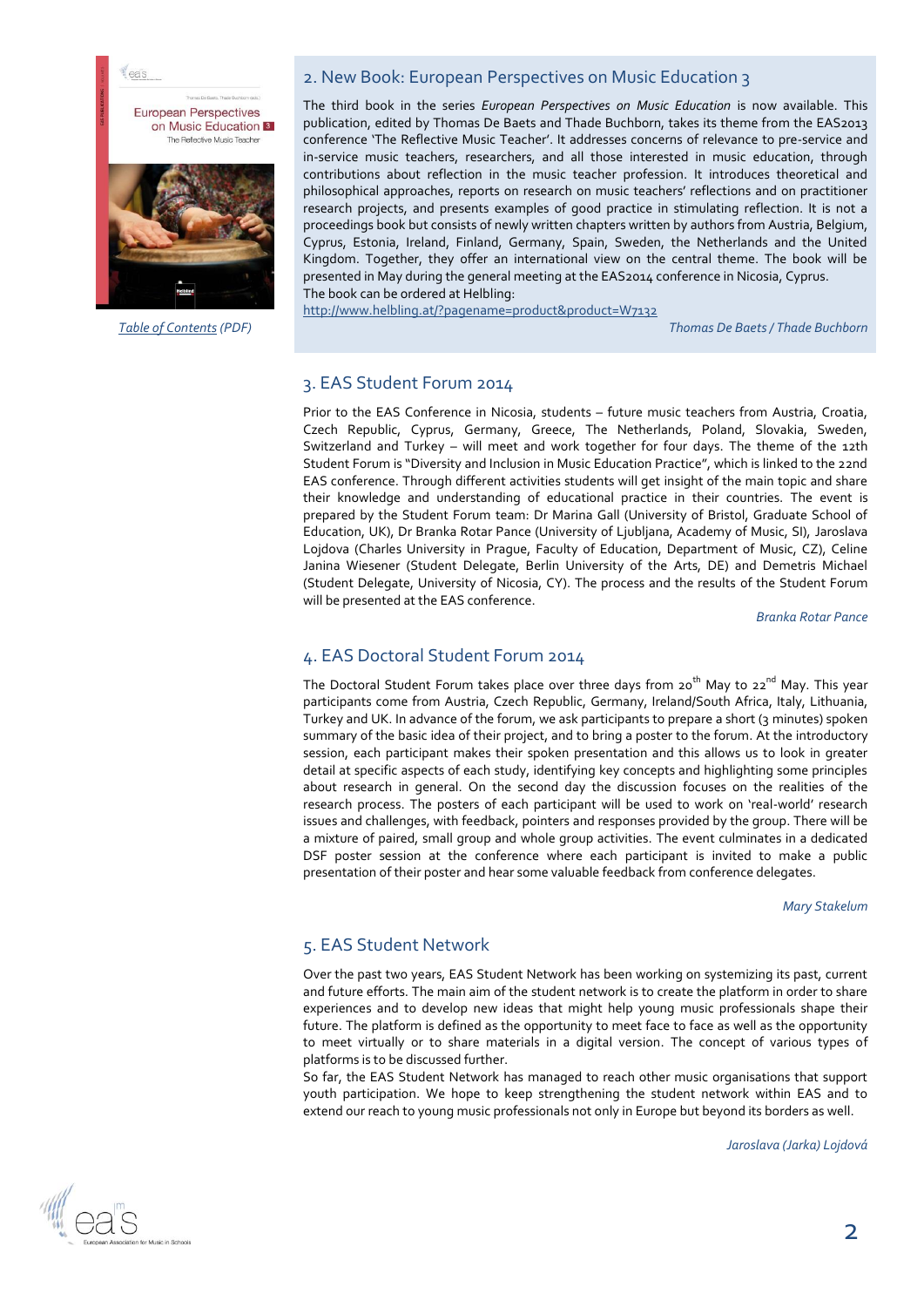# <span id="page-2-0"></span>6. EAS2014 – Project Space – Information on Funding Opportunities

At the upcoming EAS Conference 2014 in Nicosia EAS will host a session on providing information and hints on the current European funding landscape. Experts from EAS (Adri de Vugt, Isolde Malmberg) as well as from AEC (Jeremy Cox) and will report on the latest funding developments and answer questions from participants.

#### *Creative Europe in force*

The long awaited Creative Europe programme is in force since 1 January 2014, finally published on 11 December 2013. It has a budget of €1.46 billion over the next seven years and replaces the MEDIA, MEDIA Mundus and Culture programmes. The calls published under the Culture subprogramme support the following measures: European cooperation projects (deadline: 5 March 2014) European Platforms, European Networks and Literary Translation Projects (deadline for all three: 19 March 2014).

[http://ec.europa.eu/culture/creative-europe/calls/index\\_en.htm](http://ec.europa.eu/culture/creative-europe/calls/index_en.htm) [http://ec.europa.eu/culture/creative-europe/calls/call-eac-s16-2013-cooperation\\_en.htm](http://ec.europa.eu/culture/creative-europe/calls/call-eac-s16-2013-cooperation_en.htm)

#### *Erasmus+ programme and programme guide published*

Erasmus+ is the new EU programme replacing the former programme of Education, Training, Youth and Sport. Erasmus+ brings together seven existing EU programmes in the fields of education, training and youth. The seven year programme (2014-2020) will have a total budget of €14.7 billion. The programme guide has been published and is valid as of 1 January 2014. It provides opportunities for over 4 million Europeans to study, train, gain work experience and volunteer abroad. In addition to providing grants for individuals, Erasmus+ supports transnational partnerships among education, training and youth institutions and organisations to foster cooperation and bridge the worlds of education and work. It will also support national efforts to modernise education, training and youth systems.

[http://ec.europa.eu/programmes/erasmus-plus/index\\_en.htm](http://ec.europa.eu/programmes/erasmus-plus/index_en.htm)

*Isolde Malmberg*

#### <span id="page-2-1"></span>6. Website Development

In order to develop the quality of the EAS-website we continuously work on content and structure to present current activities in many European countries in an appropriate way. We constantly add new information/new content and try to increase the benefit of the website for all those who use it.

- We consider the **country-section** a very important part of the website for EAS and for all users of the website: we have now for (nearly) every single involved country information about the National Coordinator, music teacher training (MTT), music education in schools and some News & Events. Thanks also to all National Coordinators (NCs) who prepared the content for the presentation on the website. Still important for all NCs: Please have a look at your country-section and send us further / missing information.
- Therefore we would like to say many thanks especially to our colleague Ene Kangron. She helped a lot to push forward the country-section of the website where mainly the responsibility is dedicated to the National Coordinators (NCs).
- We also added interesting **papers from the Conference in Leuven** (2013) to the website (area for members-only). You can find them on the "Activities-Section" under "Publications-Conference Papers". You can read the papers of many keynotes and reports from the last Conference.
- Please check the website also regarding information for the upcoming **EAS-conference in Cyprus** (conference-programme, venue, registration form, venue and transfer, excursions etc.)!

In order to stay "up-to-date" we also made direct links from our EAS-website to our special pages or channel from some other social media-platforms like Facebook, Twitter and YouTube. Please use these new features and include your experiences and ideas regarding music education.

*Gerhard Sammer & Kilian Baur, for the website team*

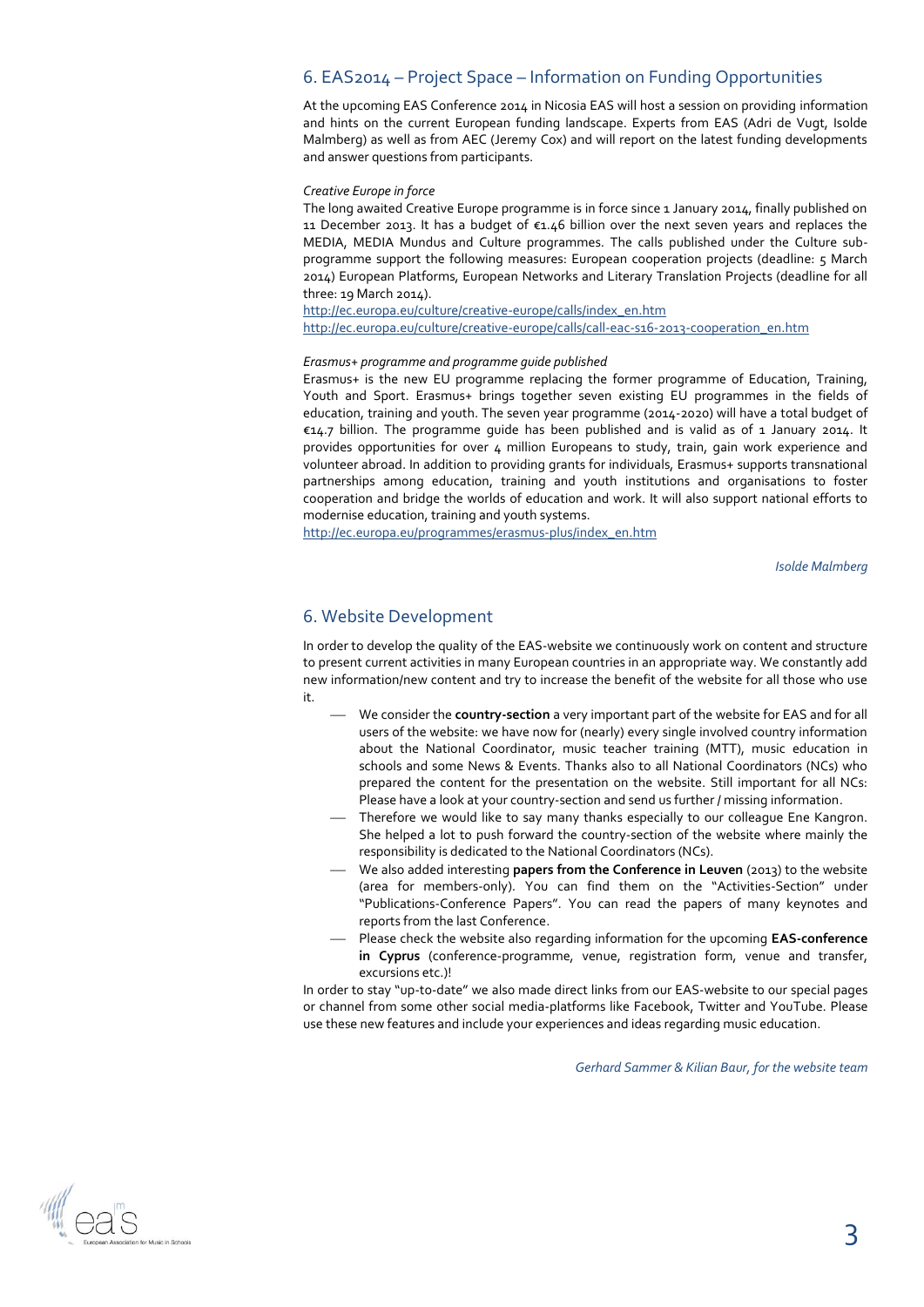#### <span id="page-3-0"></span>7. Collaboration Amongst Music Network Organisations

The Association Européenne des Conservatoires, Académies de Musique et Musikhochschulen (AEC), European Association of Music in Schools (EAS) and European Music School Union (EMU) are three network organisations with strongly complementary roles in European music education. Between them, they cover both the generalised and more specialised music education that musicians encounter, and they embrace all the different kinds of environments and institutions in which this takes place, from the earliest years through to higher education, and across lifelong learning.

AEC, EAS and EMU have a good history of cooperation: through the Music Education and Training working group of the European Music Council (EMC); in the development of Learning Outcomes for both musical performance, instrumental and vocal teaching and music education in schools (Polifonia, meNet); in the development of key statements such as the EMC's 'Bonn Declaration on Music Education in Europe' and in the organisation of joint events such as the seminar 'From Seoul via Bonn to Budapest' in 2012.

In order to enhance this cooperation, developing greater synergies and building up stronger structures that support the European music education, training and cultural sectors, AEC, EAS and EMU have begun a series of joint meetings designed to deepen their mutual understanding, reinforce their knowledge management and cooperative expertise and lay the foundations for a more strategic approach to working with one another. During the conference in Cyprus the three organisations will have a joint seminar on collaboration in music education.

*Adri de Vugt*

# <span id="page-3-1"></span>9. National Coordinators: News from Estonia

The National Coordinators develop links between music educators at national and European levels. Find out more about them and the important contribution they make by clicking on <http://www.eas-music.org/about-eas/national-coordinators>



Ene Kangron NC for Estonia **Ene Kangron, EAS National Coordinator for Estonia**, reports on *The Verdissimo Junior Competition* in Estonia.

'Verdisssimo Junior' is a competition which sets out to bring high school Estonian students closer to the tradition of Italian opera. It was organised jointly by the Embassy of Italy in Tallinn, the Estonian National Opera and the Academy of Music and Theatre of Tallinn to mark the 200 years since Giuseppe Verdi's birth. Its purpose is to help to preserve an appreciation of classical music (and opera in particular) among the youngest generations, and consequently to ensure a public for opera in the years to come.

It began with an invitation, sent to around 500 students from schools from all over Estonia, to attend a general rehearsal of "Rigoletto", one of the Verdi operas performed in the context of the Estonian National Opera's Festival "Verdissimo". Subsequently, the students were asked to write an essay on their experience and the winners were announced during a ceremony at the Academy of Music and Theatre and, additionally at the Opera House in Tallinn just before the performance of 'La Traviata'.

'Verdissimo Junior' has received financial support also from the Council of Gambling Tax and enjoys the patronage of the Estonian Ministry of Culture and Ministry of Education.

Congratulations to all the students who participated in this exciting and quite original competition!

For more information[: http://www.eas-music.org/en/countries/estonia-ee/news-events/](https://www.owamail.reading.ac.uk/owa/redir.aspx?C=XqWmPoWR6kyNxvtw7sq50WMUR-4zF9EIKvvJtSxqwzt-RW39FngFqbYqs6f3bTCZueMIKBCIkRc.&URL=http%3a%2f%2fwww.eas-music.org%2fen%2fcountries%2festonia-ee%2fnews-events%2f)



*Picture shows the members of the jury, the Ambassador of Italy in Estonia Mr Marco Clemente and the Rector of the EAMT Prof Peep Lassmann at the Awarding Ceremony at the Estonian Academy of Music and Theatre on Dec 5 2013 (photo by Liina Viru, Estonian National Opera).*